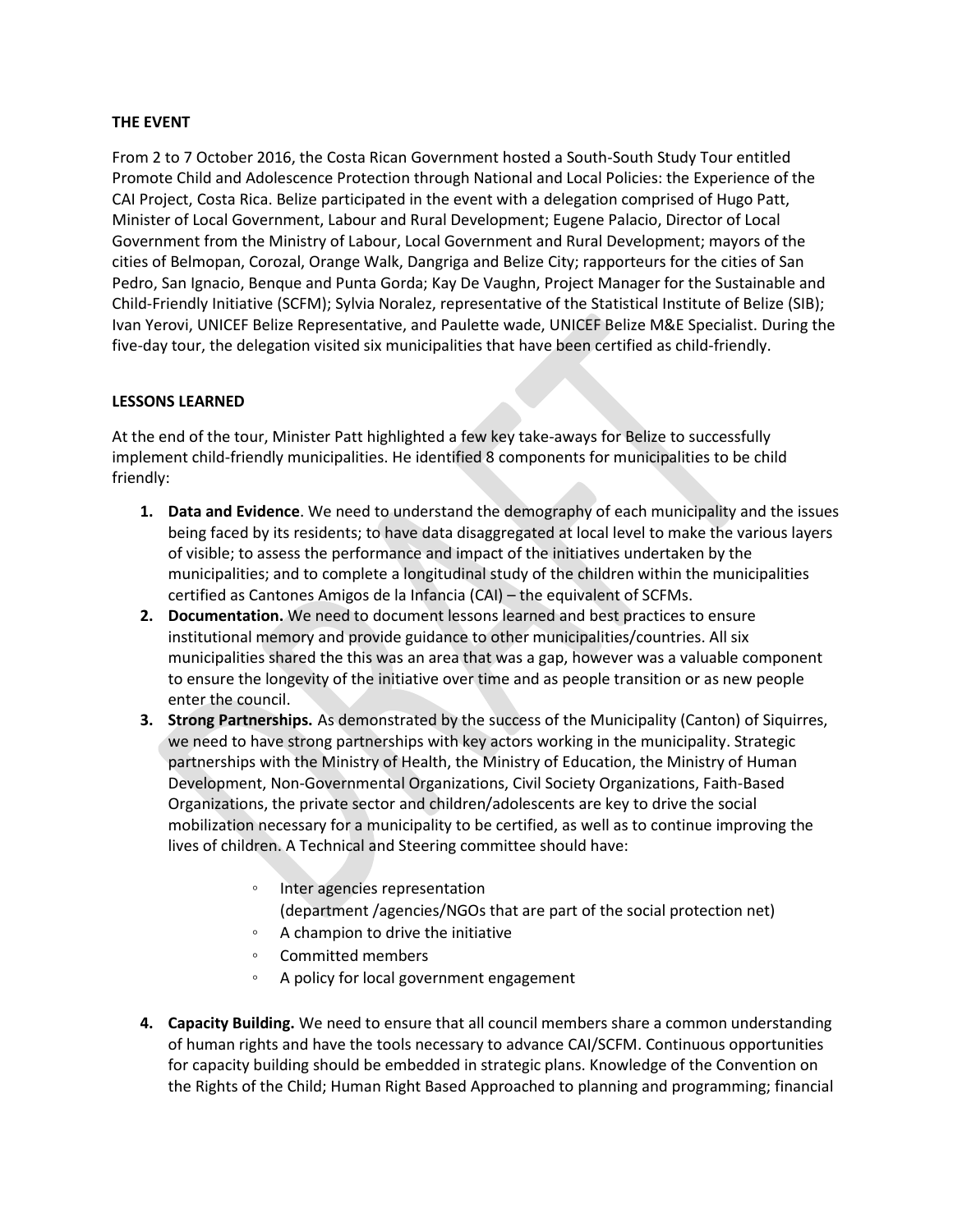management; monitoring and evaluation, reporting and drafting policy are needed to advance SCFM.

- **5. Children/Adolescent Participation.** This component is critical. We need to ensure that opportunities are in place for the voices of children to be heard. As clearly demonstrated by the Municipality (Canton) of Pococi, establishing a Children Advisory Board is a prerequisite for a successful SCFM. There were difficulties associated in establishing a platform for children's active participation but such platform also resulted in added value. The following steps need to be taken into account when ensuring children/adolescent participation:
	- Developing/Passing of a policy for children and adolescents
	- Ensuring children/adolescents, and the people working with them, are knowledgeable about human rights, CRC and the national constitution
	- Being innovative to make the membership reflective of the population and inclusive (i.e. including children/adolescents from various youth groups; children out of school; children with disabilities; adolescents with diverse sexual orientations; adolescent in conflict with the law
	- Guaranteeing the meaningful engagement of children/adolescents giving them a voice in development planning, monitoring and evaluation.
- **6. Consultation.** We need to ensure that consultation at the local level is continuous and on a regular basis. Building awareness at national and local level can accelerate the impact of our SCFM initiative.
- **7. Investment.** We need to ensure that city councils use the resources already available to them (human and infrastructures). City councils should prioritize children.
- **8. Inter-sectoral advocacy.** We need to support municipal authorities in building a bridge between national programmes and local needs.

# **CHILD FRIENDLY MUNICIPALITIES IN BELIZE**

Khalid Belisle, Mayor of Belmopan, shared the efforts made in Belize so far towards Child Friendly Municipalities, identified gaps and mapped the way forward.

# **CURRENT SITUATION**

Building on efforts initiated in 2014, the Ministry of Labour, Local Government and Rural Development, UNDP and UNICEF have continued supporting the mayors of Belize's nine municipalities in employing the CFM strategy to mainstream the Sustainable Development Goals (SDGs) and monitor child right achievements at subnational level. To date, this successful partnership has resulted in all nine municipalities being recognized for their commitments and efforts to become child friendly. Each of the nine municipal governments has:

- A signed agreement, endorsed by the Minister and UNICEF, committing the local government to work towards being certified as child friendly
- A Technical and Steering Committee a child rights coordinating mechanism whose primary goal is to ensure the advancement of the SCFM agenda
- A Children Advisory Body (CAB) a mechanism to maximize children's participation in decision-making processes within the local government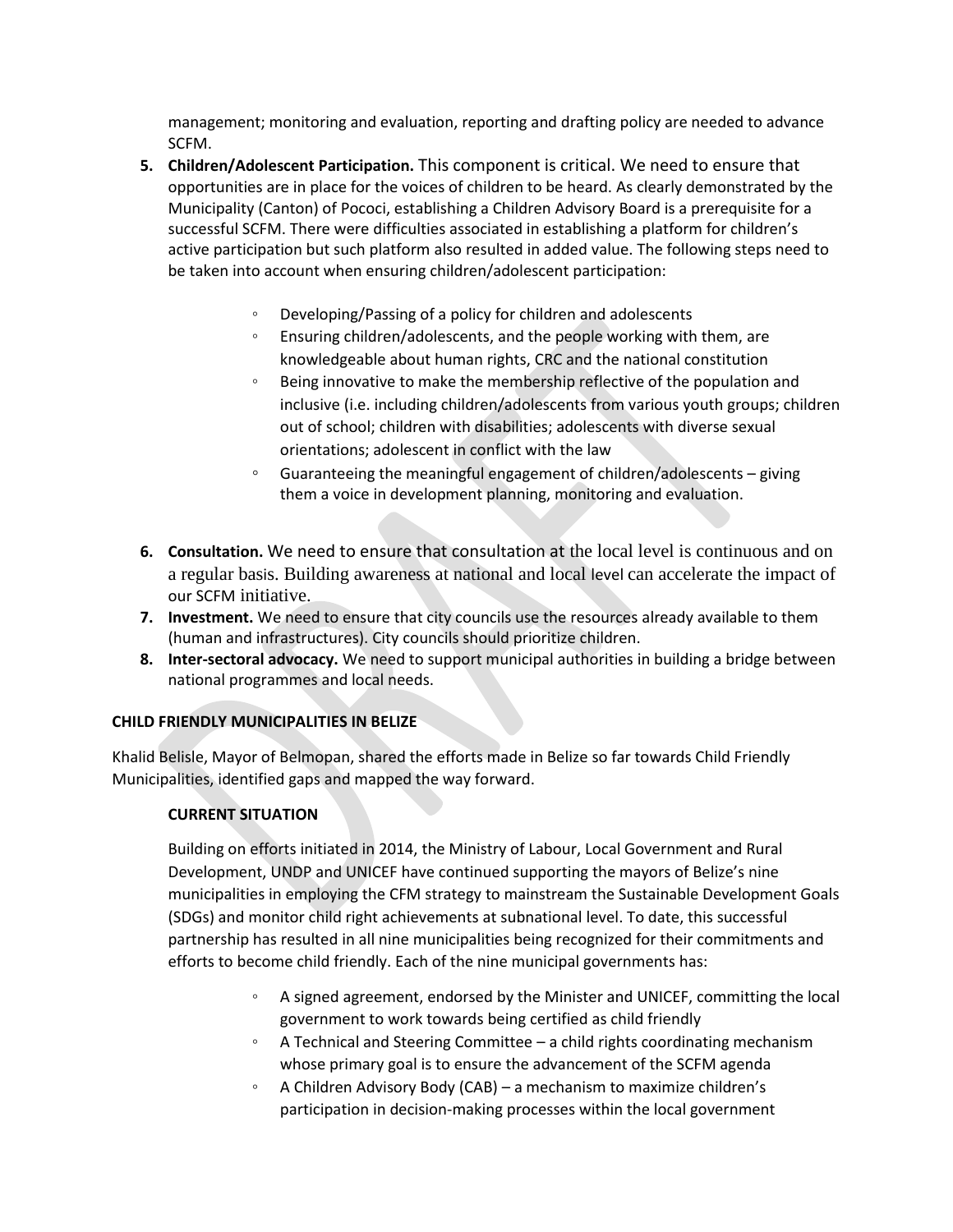- A costed action plan highlighting priority areas to improve the lives of children
- A Rapporteur responsible to ensure that SCFM issues are addressed at city council meetings and that the CAB is involved in the decision-making process within the local government
- A certificate of recognition for the effort demonstrated by the municipal government

With a view to ensure a gender equity approach to the development agenda of SCFM, the municipalities, in collaboration with SIB, have drafted a monitoring tool to track and report the inequities faced by children living in those municipalities. The evidence produced will inform decisionmaking and the implementation of policies by the municipal government aimed at improving the lives of children. In addition, the information generated by SIB will serve as evidence for the certification of municipalities as child friendly.

| Where we are                                                  | What we need to do                                                                                                                                         |
|---------------------------------------------------------------|------------------------------------------------------------------------------------------------------------------------------------------------------------|
| <b>Project Steering Committee</b><br>(MLG; BMA; UNICEF; UNDP) | Expand partnership to include US Embassy,<br>PAHO, Belize Chamber of Commerce, etc<br>Develop a fundraising strategy                                       |
| <b>Project Manger</b>                                         | Expand team - M&E and proposal writing<br>$\bullet$                                                                                                        |
| Signed agreement of mayors to work                            | Garner commitment from mayors                                                                                                                              |
| towards CFM status                                            | Lobby for greater support                                                                                                                                  |
| 9 Technical and Steering Committees                           | Review membership and include agencies<br>working with in the municipalities - social net.<br>Have TOR signed by upper management                          |
| 9 Action plans and costing                                    | Develop strategic plan with budgeted<br>$\bullet$<br>operational plans                                                                                     |
| 9 Children Advisory Bodies                                    | Review membership and include children from<br>$\bullet$<br>youth groups in the municipality that are not<br>represented.<br>Validate TOC with CAB Members |
| <b>Draft Monitoring Tool</b>                                  | Use friendly Monitoring Tool<br>Finalize the certification process                                                                                         |

### **GAPS**